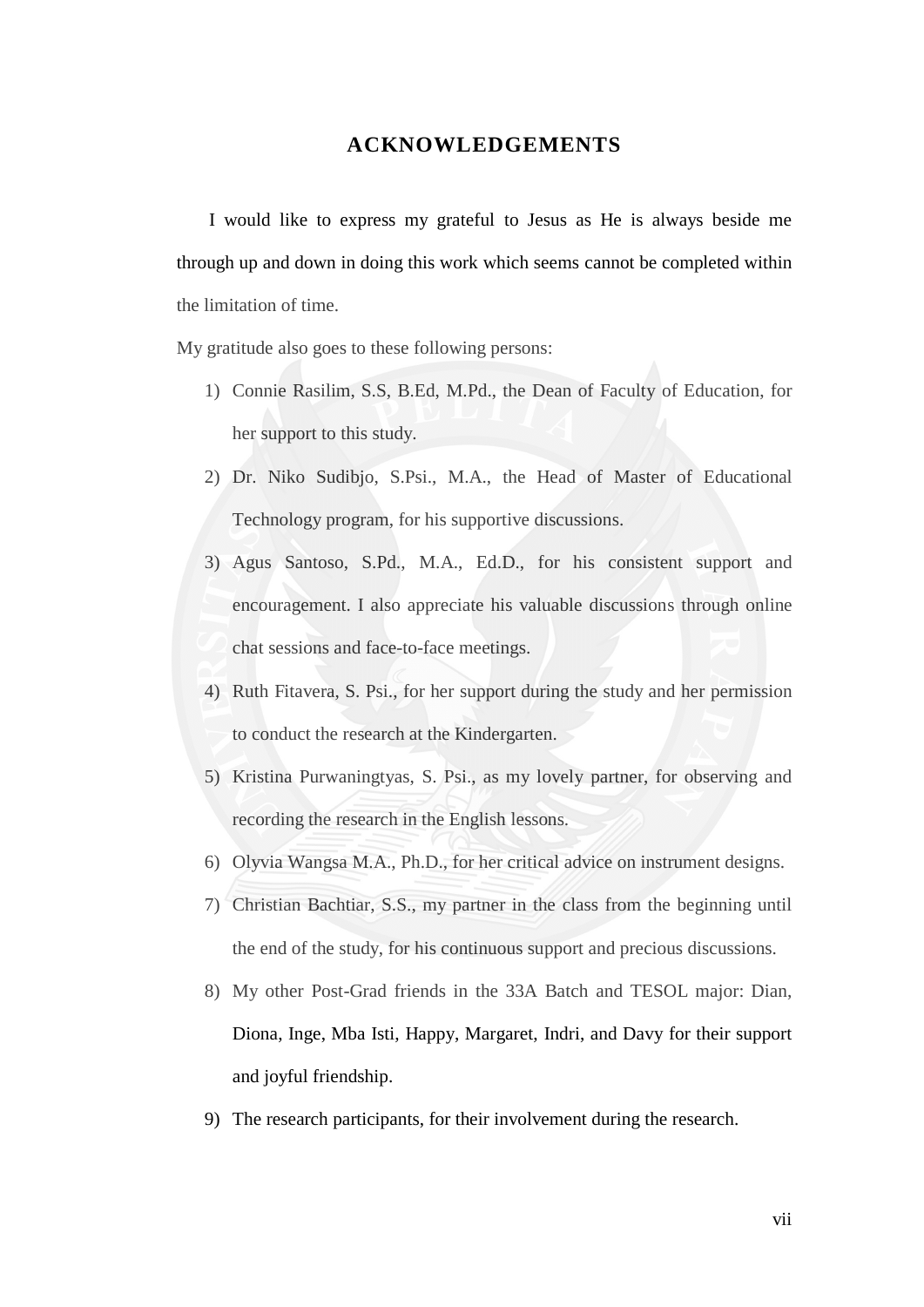Last but not least, I would like to show appreciation to my beloved parents, my supportive friends and my colleagues (Vinsencia, Nike, too many to mention), and students, for their support, understanding, involvement during the process of this study.

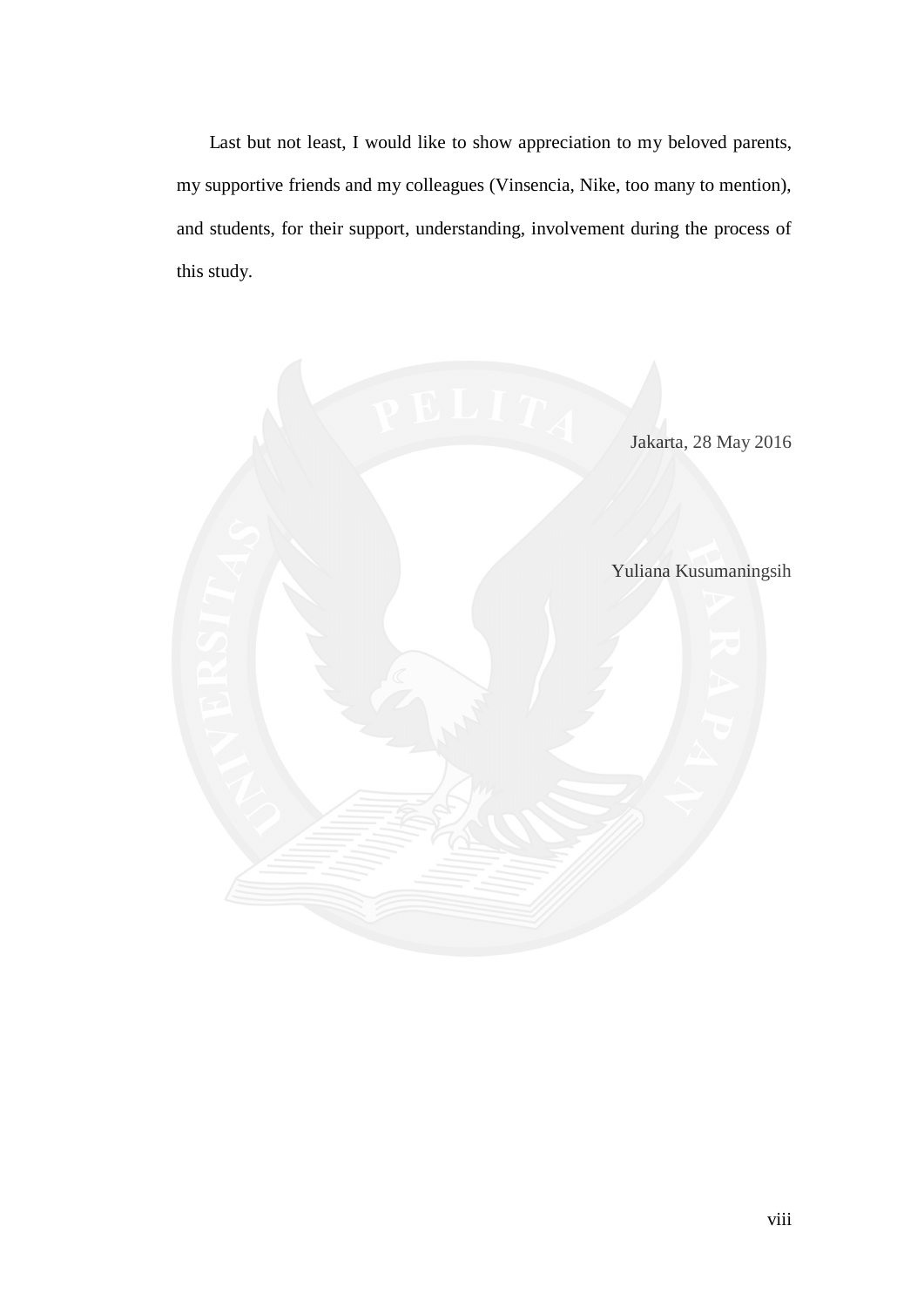#### **TABLE OF CONTENTS**

<span id="page-2-0"></span>

|                                            | <b>THESIS TITLE PAGE</b>                                                                                                                                                                                                       |  |  |  |
|--------------------------------------------|--------------------------------------------------------------------------------------------------------------------------------------------------------------------------------------------------------------------------------|--|--|--|
| <b>ORIGINALITY STATEMENT OF THE THESIS</b> |                                                                                                                                                                                                                                |  |  |  |
|                                            | <b>THESIS SUPERVISOR'S APPROVAL</b>                                                                                                                                                                                            |  |  |  |
|                                            | THESIS EXAMINATION COMMITTEE                                                                                                                                                                                                   |  |  |  |
|                                            |                                                                                                                                                                                                                                |  |  |  |
|                                            |                                                                                                                                                                                                                                |  |  |  |
|                                            |                                                                                                                                                                                                                                |  |  |  |
|                                            |                                                                                                                                                                                                                                |  |  |  |
|                                            |                                                                                                                                                                                                                                |  |  |  |
|                                            |                                                                                                                                                                                                                                |  |  |  |
|                                            |                                                                                                                                                                                                                                |  |  |  |
|                                            |                                                                                                                                                                                                                                |  |  |  |
|                                            |                                                                                                                                                                                                                                |  |  |  |
| 1.2                                        |                                                                                                                                                                                                                                |  |  |  |
| 1.3                                        |                                                                                                                                                                                                                                |  |  |  |
| 1.4                                        |                                                                                                                                                                                                                                |  |  |  |
|                                            |                                                                                                                                                                                                                                |  |  |  |
|                                            |                                                                                                                                                                                                                                |  |  |  |
|                                            |                                                                                                                                                                                                                                |  |  |  |
|                                            |                                                                                                                                                                                                                                |  |  |  |
|                                            |                                                                                                                                                                                                                                |  |  |  |
|                                            |                                                                                                                                                                                                                                |  |  |  |
|                                            | 2.1.2 Syllable Awareness 1.1 and 1.1 and 1.1 and 1.1 and 1.1 and 1.1 and 1.1 and 1.1 and 1.1 and 1.1 and 1.1 and 1.1 and 1.1 and 1.1 and 1.1 and 1.1 and 1.1 and 1.1 and 1.1 and 1.1 and 1.1 and 1.1 and 1.1 and 1.1 and 1.1 a |  |  |  |
|                                            | 11                                                                                                                                                                                                                             |  |  |  |
|                                            |                                                                                                                                                                                                                                |  |  |  |
|                                            |                                                                                                                                                                                                                                |  |  |  |
|                                            |                                                                                                                                                                                                                                |  |  |  |
|                                            |                                                                                                                                                                                                                                |  |  |  |
|                                            |                                                                                                                                                                                                                                |  |  |  |
|                                            |                                                                                                                                                                                                                                |  |  |  |
| 2.3                                        |                                                                                                                                                                                                                                |  |  |  |
| 2.4                                        |                                                                                                                                                                                                                                |  |  |  |
| 2.5                                        |                                                                                                                                                                                                                                |  |  |  |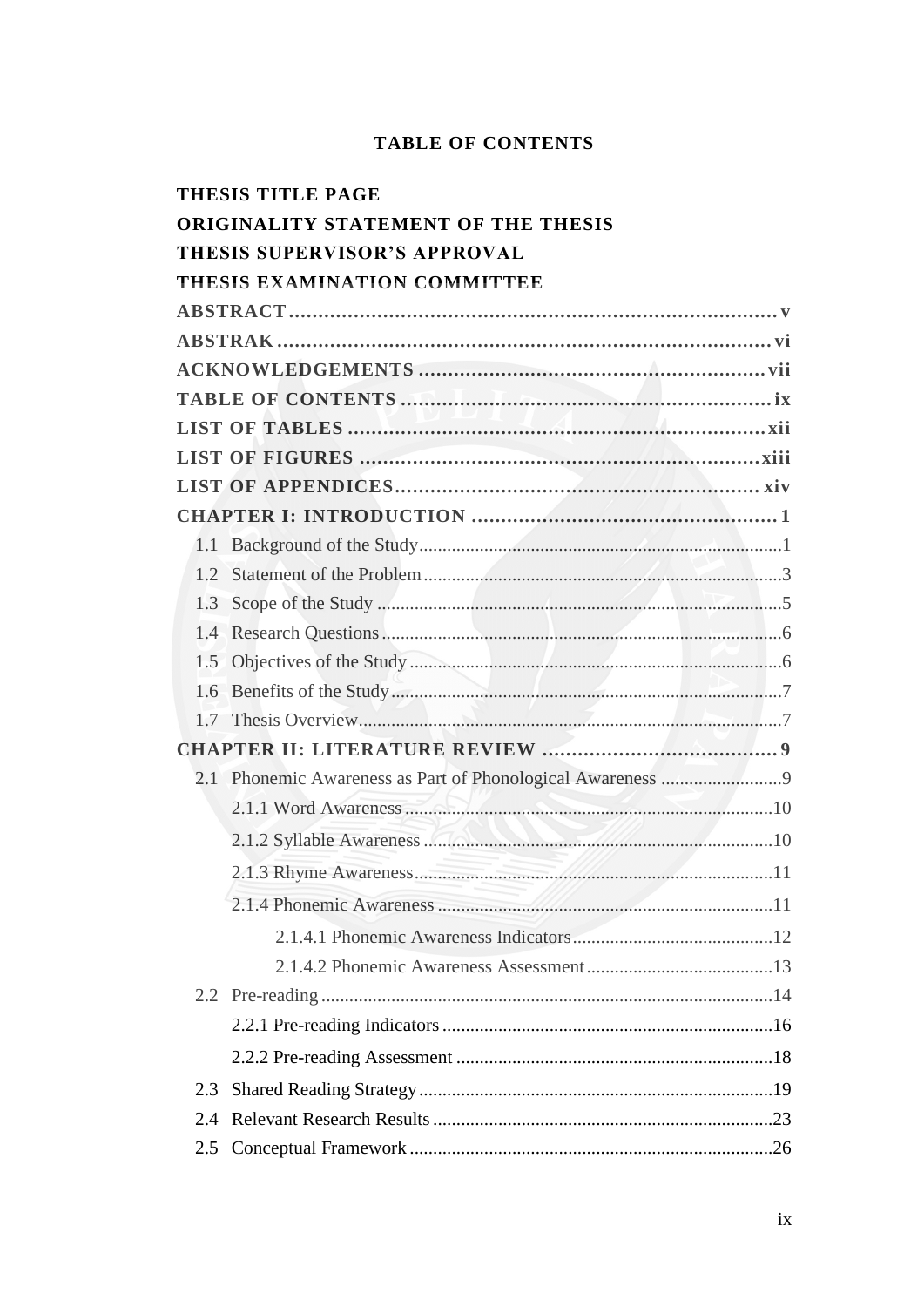| 3.3 |                                                                               |  |
|-----|-------------------------------------------------------------------------------|--|
| 3.4 |                                                                               |  |
| 3.5 |                                                                               |  |
|     |                                                                               |  |
|     |                                                                               |  |
|     |                                                                               |  |
|     |                                                                               |  |
|     |                                                                               |  |
|     |                                                                               |  |
|     |                                                                               |  |
|     |                                                                               |  |
|     |                                                                               |  |
|     | CHAPTER IV: RESULTS AND DISCUSSIONS 59                                        |  |
|     | 4.1 The Implementations of the Shared Reading Strategy59                      |  |
|     |                                                                               |  |
|     |                                                                               |  |
|     |                                                                               |  |
|     |                                                                               |  |
|     |                                                                               |  |
|     | 4.2.2 Cycle Two                                                               |  |
|     |                                                                               |  |
|     |                                                                               |  |
|     |                                                                               |  |
|     |                                                                               |  |
|     |                                                                               |  |
|     | 4.4 Factors Influencing the Implementation of the Shared Reading Strategy .82 |  |
|     |                                                                               |  |
|     |                                                                               |  |
|     | 4.4.3 Responding to Factors Influencing the Shared Reading Strategy           |  |
|     |                                                                               |  |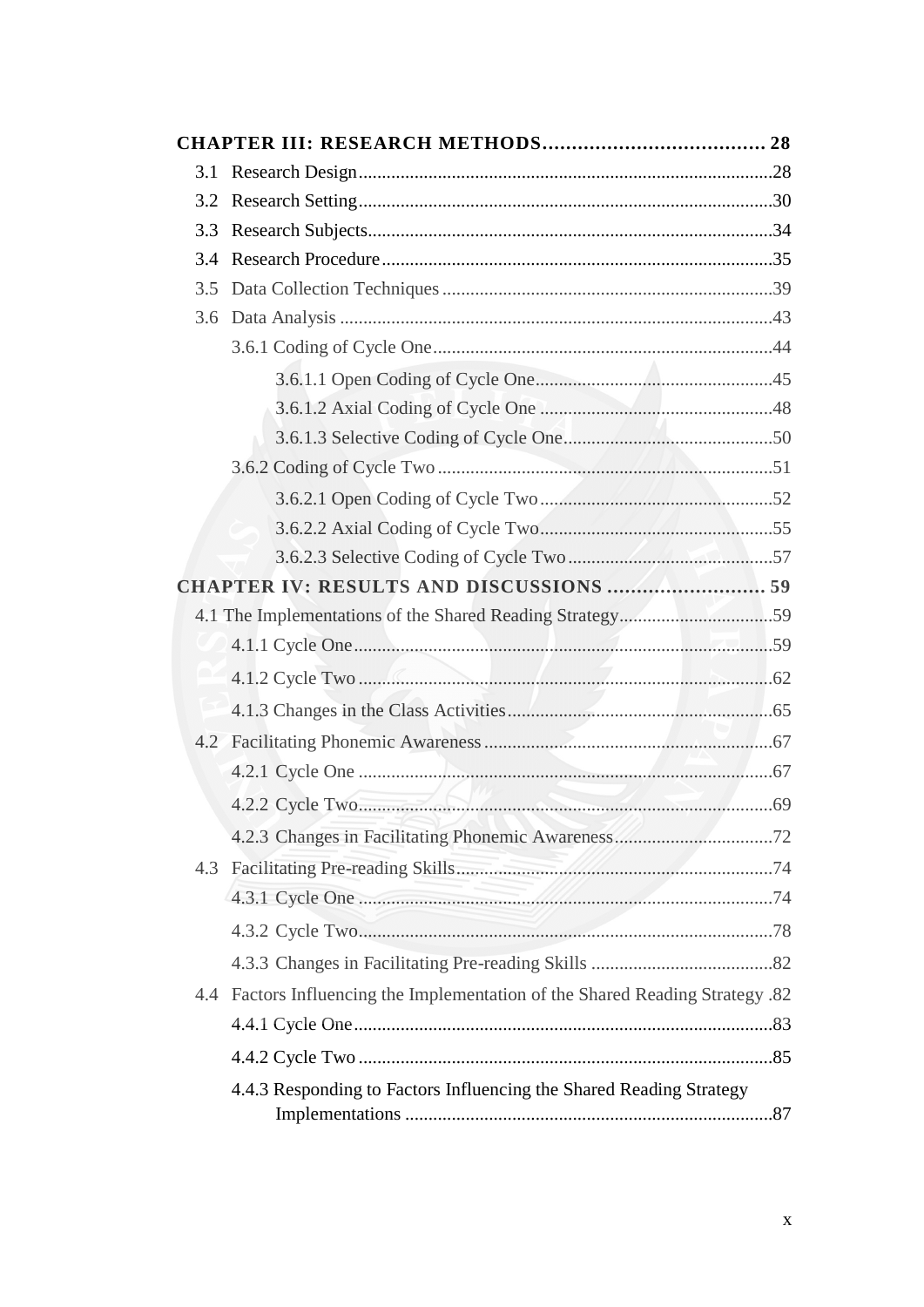|                  | <b>APPENDICES</b> |  |  |
|------------------|-------------------|--|--|
| <b>BIOGRAPHY</b> |                   |  |  |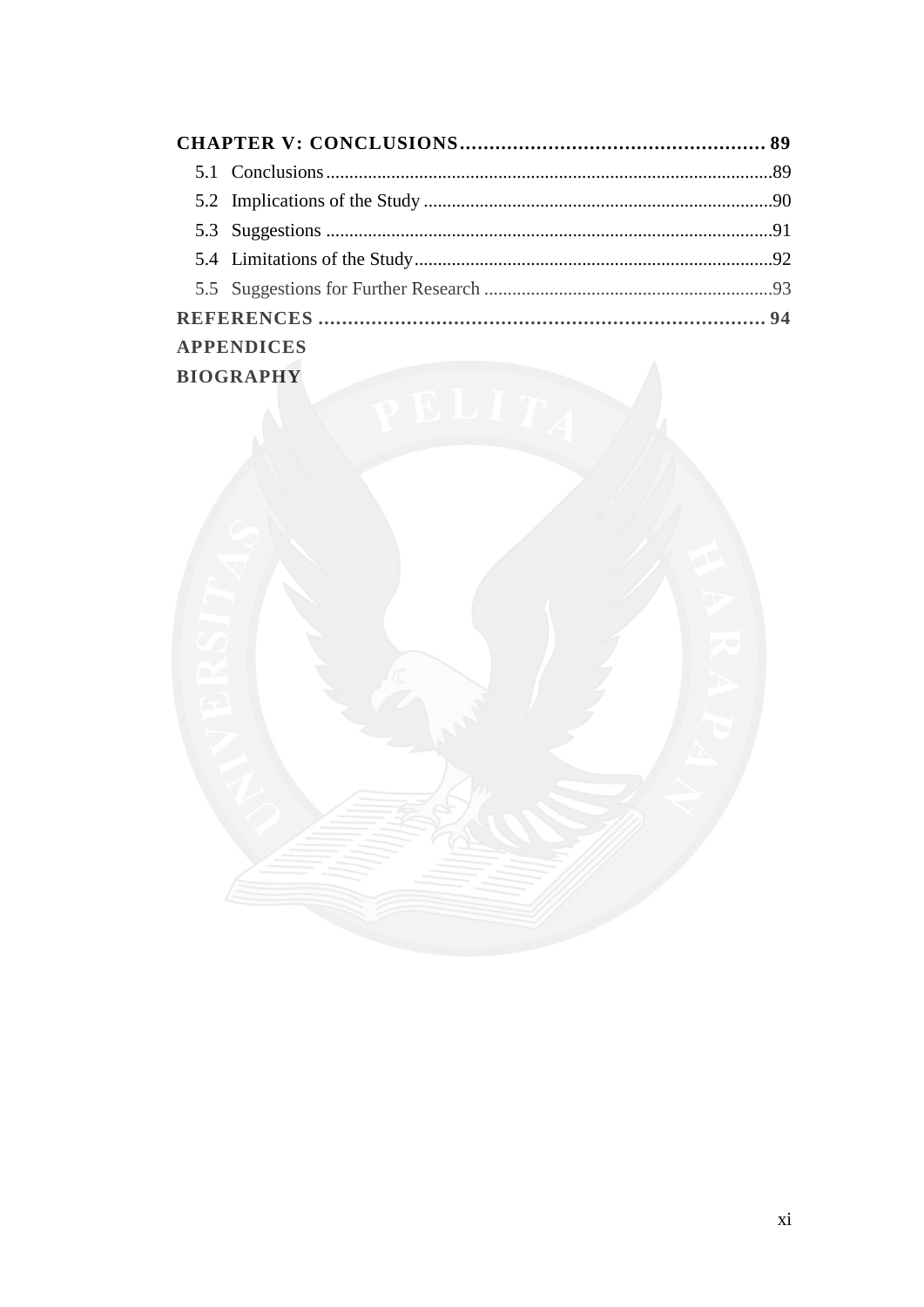# **LIST OF TABLES**

| Table 3.1 Summary of Third Term Language Development Syllabus 31               |  |
|--------------------------------------------------------------------------------|--|
| Table 3.2 Learning Objectives of Third Term Language Development32             |  |
|                                                                                |  |
|                                                                                |  |
|                                                                                |  |
|                                                                                |  |
|                                                                                |  |
|                                                                                |  |
|                                                                                |  |
|                                                                                |  |
| Table 4.4 Responding to Factors Influencing the Shared Reading Implementations |  |
|                                                                                |  |

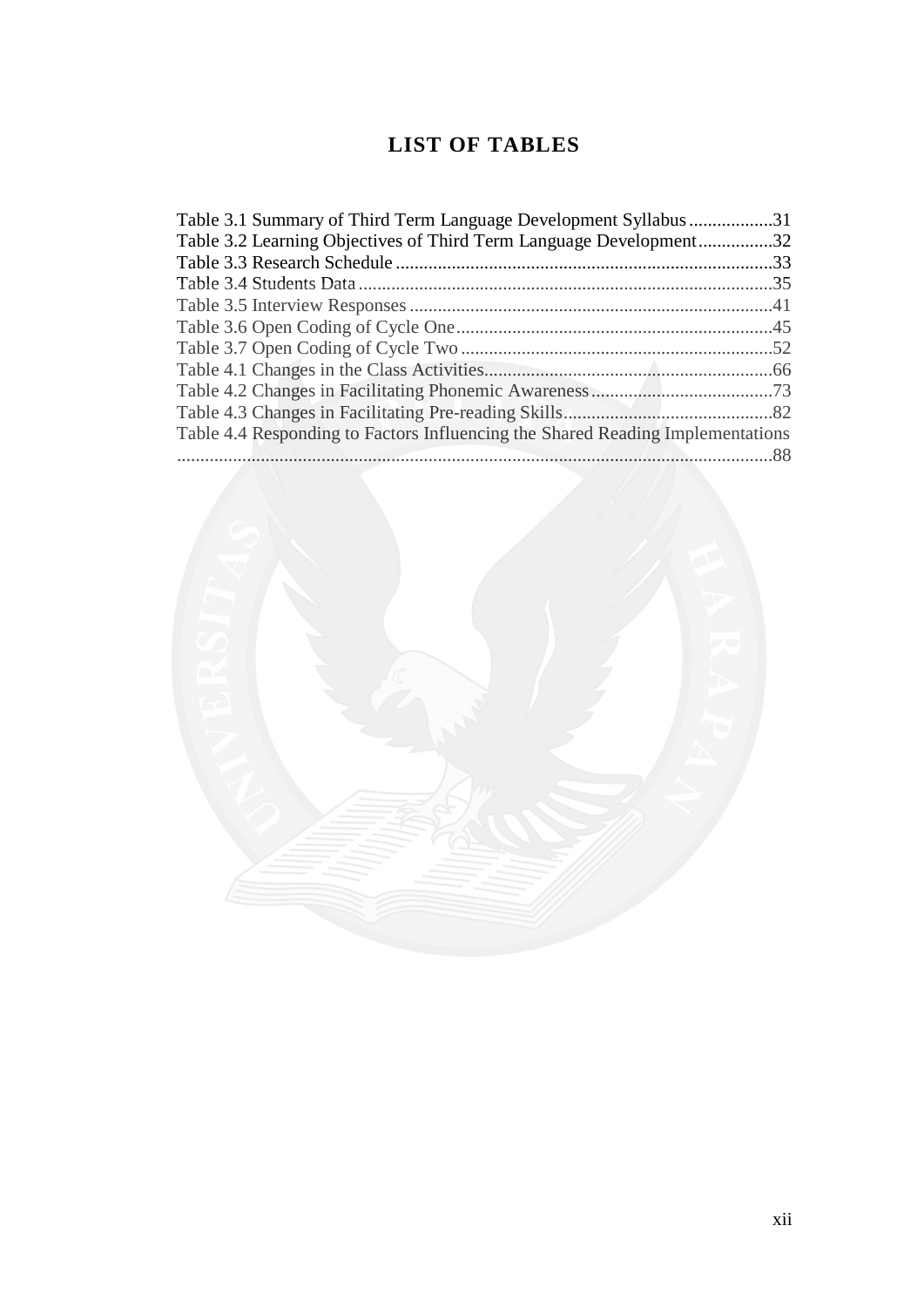# **LIST OF FIGURES**